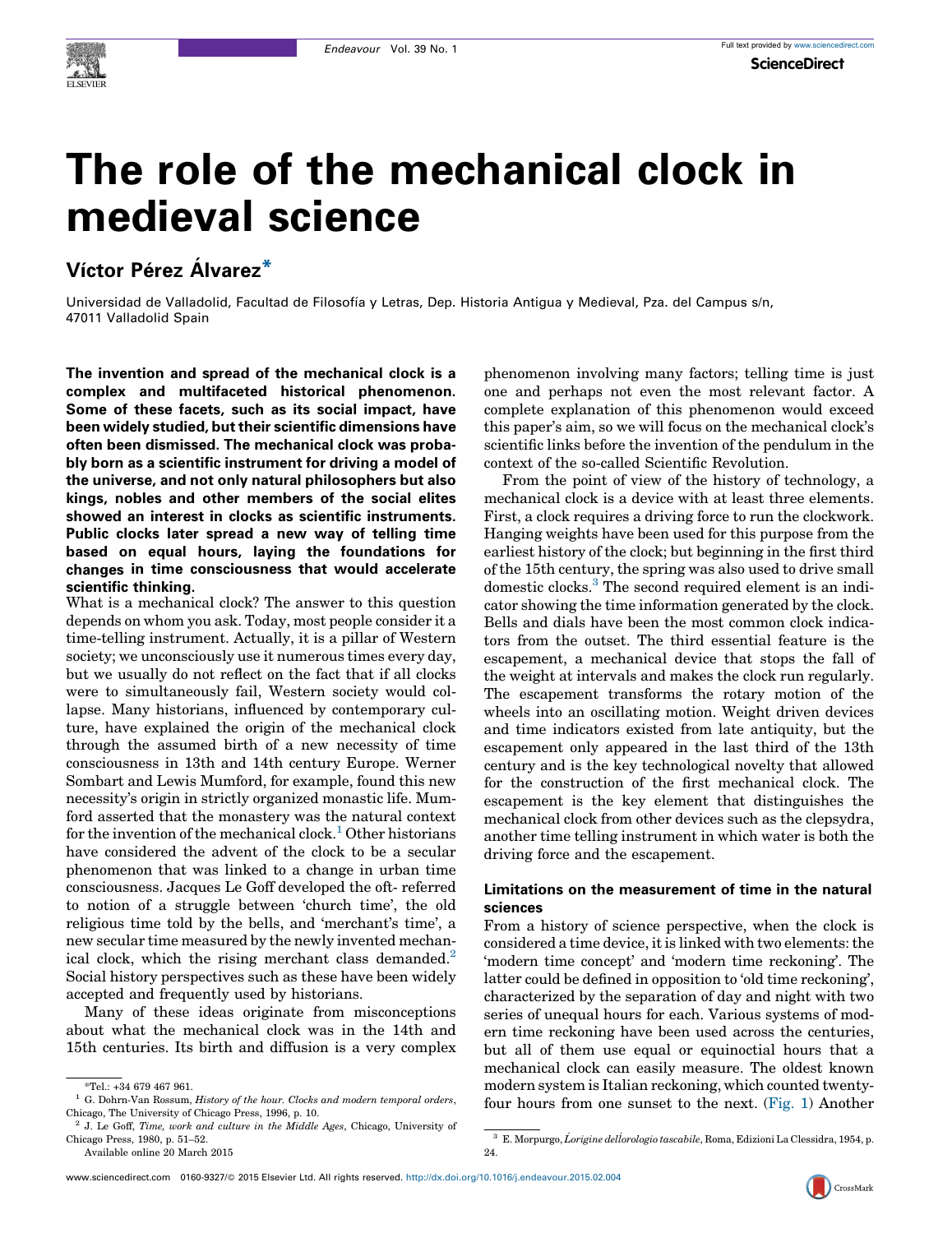<span id="page-1-0"></span>

Fig. 1. 'Italian clock' in the Rialto Place, Venice, Italy. The reckoning of the twentyfour hour day begins at the sunset. © Víctor Pérez Álvarez.

method is the half clock, which counted two twelve-hour series that began at midday and at midnight, no matter the length of day and night. Midday was the most common reference for adjusting clocks in Western Europe.<sup>4</sup>

The modern time concept can be defined as abstract, mathematical and independent from nature; time is a magnitude that can be measured with the appropriate instrument. In the Middle Ages, the modern time concept took a prototypical form that was more theoretical than practical; it existed only in science and was told with astronomical instruments, such as astrolabes or quadrants. In 1484, Bernhard Walther was probably the first known person to use a clock to measure modern time accurately for scientific purposes. He used the clock during an observation of a Mercury transit across the sun, but he was forced to count the teeth of the hour wheel to know the time in minutes. Three years after this event, he used the clock again during an eclipse.<sup>5</sup> Despite its mechanical limitations, his clock was acceptably accurate, though he used it only twice, as far as we know.

Walther's effective use of the clock was exceptional for his day. 15th century clocks were generally bad timekeepers, and they could not show minutes on their faces because of their inaccuracy. From the second half of the 16th century, there was a search for a reliably accurate clock, for astronomy and for finding longitude at sea, that promoted progress in horological technology. Subsequently, the cross-beat escapement, spiral spring, pendulum and marine chronometer appeared, all great technical



Fig. 2. Richard of Wallingford, abbot and scientific instrument maker, 14th century. British Library, MS Cotton Claudius E. IV, f. 201r. @ The British Library Board, UK.

inventions that changed mechanical clock history. Before these inventions, especially the pendulum, the mechanical clock was generally not suitable for scientific time measurement. The case of Bernhard Walther is the exception that confirms the rule.

These limitations did not mean that the mechanical clock was scientifically useless during this period or that it had no connection with science. Some historians have hypothesized that astronomy encouraged the invention of the mechanical clock.<sup>6</sup> An important support for this hypothesis is a commentary on the Sphere of Sacrobosco by Robertus Anglicus published in 1941 by Lynn Thorndike.<sup>7</sup> In this well-known text, Anglicus expressed his desire to have a self-moving mechanical machine to drive a model of the universe, and he stated that scientific instrument makers were searching for a way to make such a machine. The commentary dates back to 1271, and it is been assumed that the mechanical clock was invented after this date; however, no certain information or concrete facts now substantiate that claim. Non-scientific motives, such the construction of monastic alarms, could have also encouraged the invention of the mechanical clock.<sup>8</sup> We actually do not know exactly where, when and why the mechanical clock was invented, but the hypothesis that it was invented to satisfy the scientific requirements of an exclusive scholarly group is feasible.<sup>9</sup>

Some of the earliest clockmakers were also natural philosophers or passed through a university. Richard of

<sup>4</sup> G. Dohrn-Van Rossum, History of the hour. Clocks and modern temporal orders, Chicago, The University of Chicago Press, 1996, p. 113–117.

 $5$  D.B. Beaver, 'Bernard Walther: Innovator in astronomical observation', in Journal for the History of Astronomy, 1 (1970), p. 40–41.

 $\overline{6}$  Derek J. De Solla Price, On the Origin of Clockwork, perpetual motion devices and compass, Washington, Smithsonian Institution, United States National Museum, 1959, p. 86.

 $7\,$  L. Thorndike, 'Invention of the mechanical clock about Ad 1271', in Speculum, 16 (1941), p. 242–243.

<sup>8</sup> L. Mumford, Technics and civilization, New York, Harcourt, Brace and Company, 1934, p. 13.

 $9$  J.D. North, Gods Clockmaker. Richard of Wallingford and the invention of time, London-New York, Hambledon and London, 2005, p. 160–166.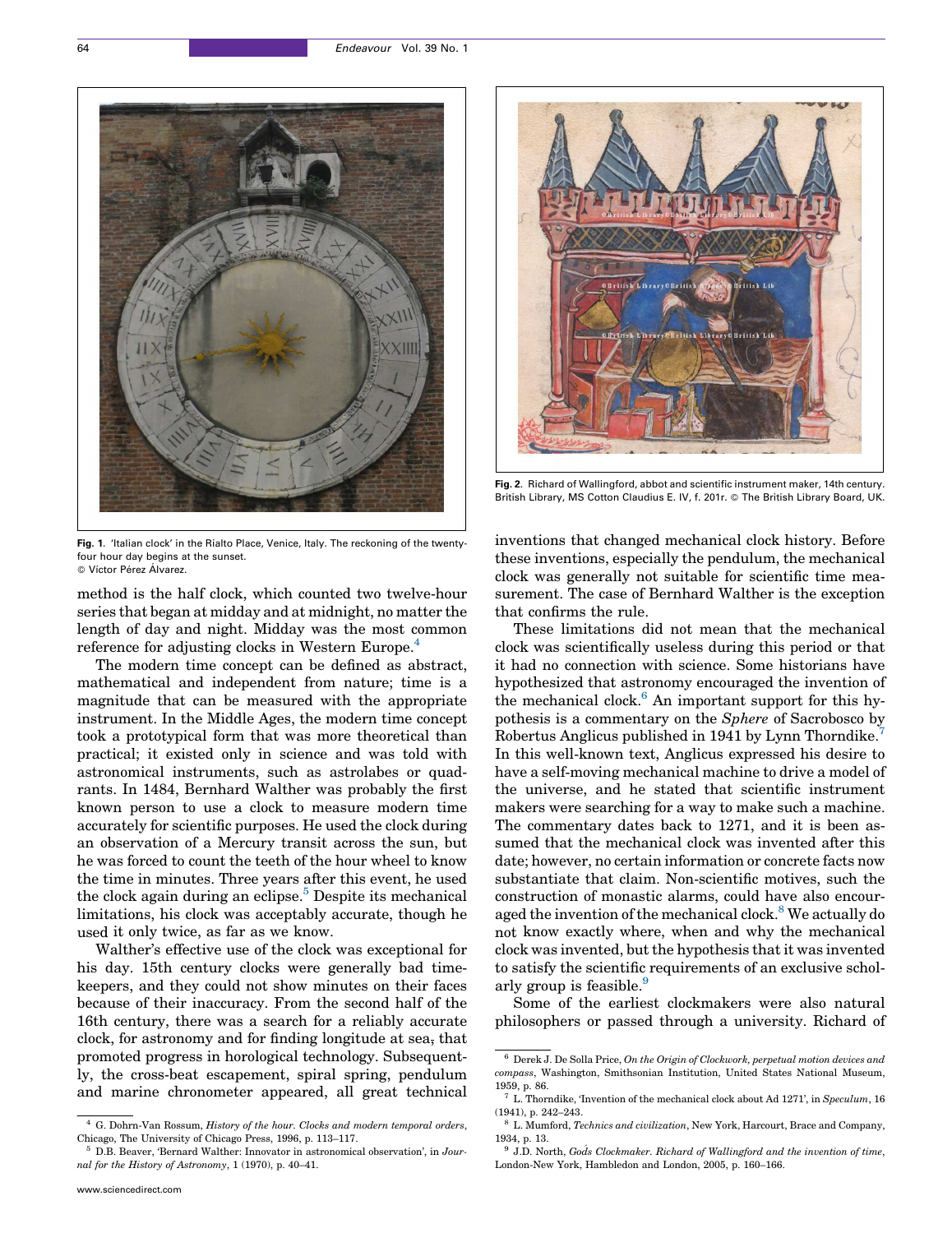

Fig. 3. Astronomical clock of Padova, Italy. Originally built in the 14th century by Jacopo Dondi, Giovanni's father. © Víctor Pérez Álvarez.

Wallingford (c. 1292–1336), Giovanni Dondi (c. 1330–1388) and Jean Fusoris (c. 1365–1436) are still well-known medieval clockmakers who designed outstanding astronomical clocks. The son of a blacksmith, Wallingford studied at Oxford when he was a monk at Saint Albans Abbey [\(Fig.](#page-1-0) 2). He inherited his father's metal working ability and acquired the astronomical knowledge to design the St. Albans clock at Oxford.<sup>10</sup> The son of a doctor and clockmaker, Giovanni Dondi taught at the University of Padua and designed a legendary astronomical clock that showed the motions of the sun, the moon and the planets. The clockwork was extremely complicated with elliptical and irregular gears. This outstanding and legendary machine was probably destroyed at the end of the 15th century, but it has never been forgotten.<sup>11</sup> Jean Fusoris was a physician, mathematician, astronomer and scientific instrument maker. He built the monumental clock for the Bourges cathedral with astronomical indicators and a spherical clock driven by its own weight. He also worked for the Duke of Burgundy and the Duke of Orleans among others $^{12}$  (Fig. 3).

All these clockmakers are well-known historical figures in the history of science who constructed or designed clocks for showing a scientific subject: the universe. Their works

are not conclusive evidence of the mechanical clock's invention as a scientific instrument, but they show it had a connection with medieval science.

Astronomical use of clocks out of the academic sphere Domestic mechanical clocks appeared in European royal courts in the mid-14th century at the latest. In the 15th century, clocks became commonplace and were present in the houses of aristocrats and other wealthy people. In general they were appreciated for being exclusive items and sometimes also for having astronomical indicators. Kings and nobles showed an interest in astronomy before the invention of the mechanical clock. A well-known example is Alphonse X 'The Wise', the 13th century Castilian king who promoted the Libros del saber de astronomia, an encyclopedic treatise on astronomy and astrology, which described some instruments, including clepsydrae, sun-dials and other types of non mechanical clocks<sup>13</sup> ([Fig.](#page-3-0) 4). In the 14th century Peter IV of Aragon was very interested in astronomy and he had astrolabes, quadrants, mechanical clocks and other instruments in his royal palaces. He paid various Jewish clockmakers for repairing and keeping his clocks in good working condition.<sup>14</sup> Peter IV, in 1376, gave an outstanding astronomical clock to his daughter Leonor, who was married to the crown prince of Castile. He sent her a letter to describe it and explain how it worked. It had three bells, a moon indicator and a twenty-four hour astrolabe face with three tympanums that covered the latitudes between  $38^\circ$  and  $44^\circ$ , the range in which all territories of the kingdom of Aragon were located. The king told his daughter that she must select the correct tympanum depending on the latitude where the clock was used. The king also pointed out to his daughter that it would show her the day and night hours, the zodiac sign of the sun, the ascendant and other astronomical data for astronomical or astrological purposes.<sup>15</sup>

The king's letter shows that this item was not a simple clock for telling time, but a complex instrument whose user should have basic astronomical knowledge to understand its visual indicators. Peter IV's letter to Leonor drew attention to the astronomical indicators of the clock, suggesting he conceived of it as a scientific instrument rather than a mere ornament. Leonor's marriage to the Castilian crown prince was intended as the seal of a peace treaty signed by Aragon and Castile, and the two were married the year before she received the clock. Because of this political context, the clock can also be interpreted as a diplomatic gift. $16$  In summary, this document shows that astronomy and astrology were of interest not only to academics and researchers and that the objects associated

 $10$  J.D. North, Goás Clockmaker. Richard of Wallingford and the invention of time, London-New York, Hambledon and London, 2005, p. 8 and 23.

 $11$  G. Brusa, Larte dellorologeria in Europa. Sette secoli di orologi meccanici, Busto Arsizio, Bramante Editrice, 1978, p. 26.

 $12$  G. Brusa, Larte dellorologeria in Europa. Sette secoli di orologi meccanici, Busto Arsizio, Bramante Editrice, 1978, p. 33.

 $13$  A.J. Cardenas, A study and edition of the Royal Scriptorium manuscript of 'El Libro del Saber de Astrologia' by Alfonso X, el Sabio, Ann Arbor, Mi. University of Wisconsin, 1974.<br><sup>14</sup> C.F.C. Beeson, *Perpignan 1356. The making of a Clock and Bell for the Kings* 

Castle, London, The Antiquarian Horological Society, 1982, p. 2.

<sup>&</sup>lt;sup>15</sup> For an English translation of the description, see C.F.C. Beeson, 'Perpignan 1356 and the earliest clocks', Antiquarian Horology, vol. 6 (June 1970), p. 408. See also C.F.C. Beeson, Perpignan 1356. The making of a Clock and Bell for the King's Castle, London, The Antiquarian Horological Society, 1982, p. 6.

<sup>16</sup> A study on the political significance of this clock: V. Perez Alvarez: 'Mechanical clocks in the medieval Castilian royal court', in Antiquarian Horology, vol. 34–4 (December 2013), p. 489–502.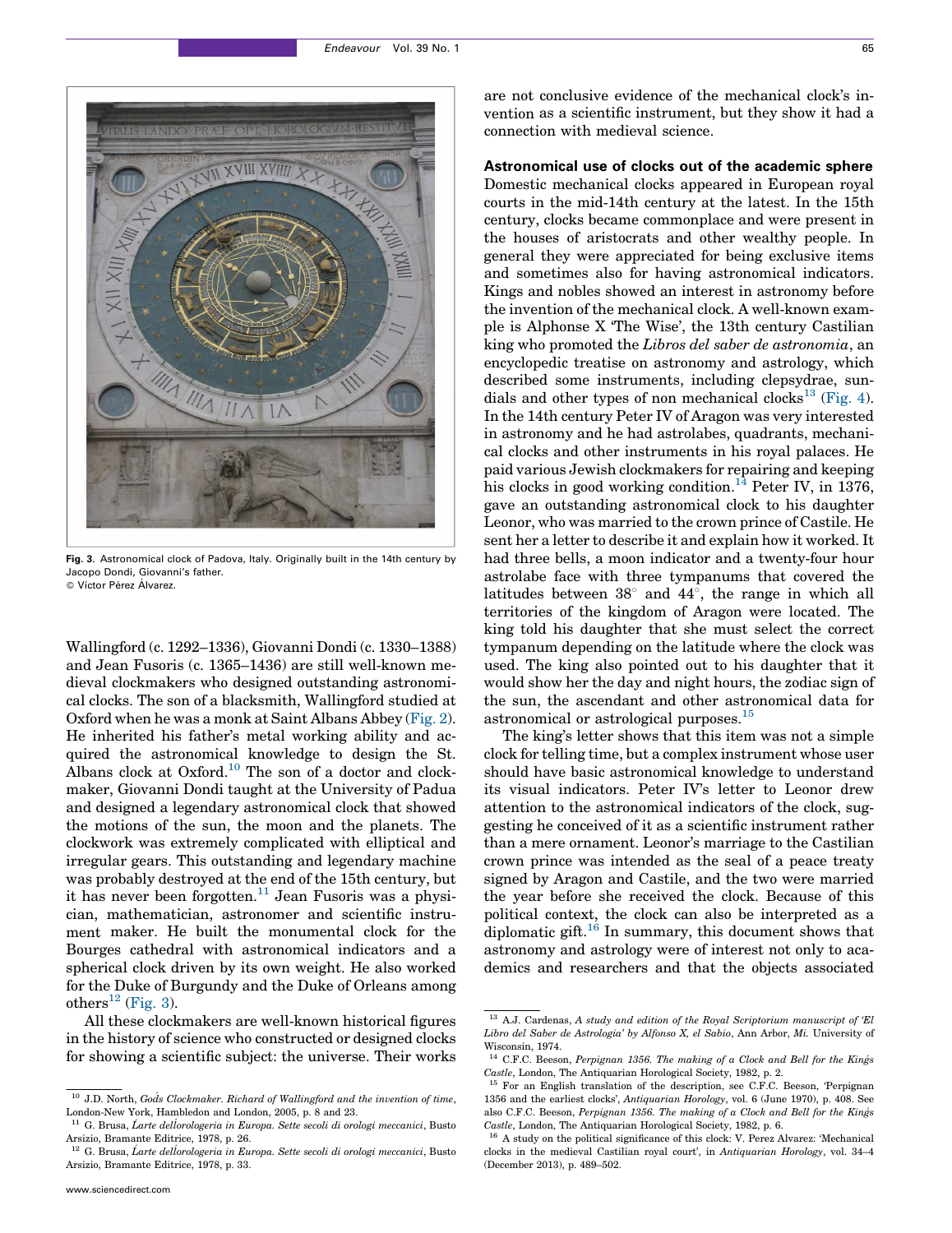

Fig. 4. A mercury clepsydra with an astrolabe dial, from the Book on the Knowledge of astrology, by Alphonse X 'The Wise', 13th century. Universidad Complutense de Madrid, BH, MSS, 156, f. 194v. © Universidad Complutense de Madrid, Spain.

with them served also as prestige objects for social distinction.

Mechanical clocks and clock hours were occasionally used to register significant astronomical events such eclipses. As long as these events were believed to influence human life, astronomers and many others were interested in them. These events can be found in chronicles, annals and many different archival sources.

The chapter acts of Leon Cathedral have two interesting registers of astrological events. Leon is a historical city in northwestern Spain. Its gothic cathedral preserves excellent archival collections, including the chapter act series that begin in the early 15th century. We can find many daily time references in these acts, mostly canonical hours, middays, sunrises and sunsets, but there are also two clock-time references in this period, both recording eclipses. The first one describes the lunar eclipse of 17 February 1421:

Este dia, a las seys horas despues de mediodia, començo a oscurecer la luna, e duro el eclipssy fasta las siete horas e media e mas tienpo en tanto que duro el eclipssy dos horas de rrellox $17$ 

This excerpt can be translated as follows:

This day, six hours after midday, the moon began to darken, and the eclipse continued until half past seven or later, so the eclipse lasted two clock hours.

The second one is the total solar eclipse of 29 July 1478, described as follows:

Ovo eclinsi en el sol entre las doze oras e la una despues de medio día, e oscureciose el sol e parecieron las estrellas en el cielo, e duro por poco espacio.

 $^{17}$  Archive of Leon´s Cathedral, Chapter Acts, N. 9798. 1421, February, 17.

This excerpt can be translated as follows:

A solar eclipse took place between twelve hours and one hour after midday, and the sun darkened, the stars appeared on the heavens, and it lasted very few moments.

The former act mentions the word clock to define the hour type used for measuring the eclipse's length. The time was not accurately measured in a modern sense, but we can verify the data with Calsky.<sup>18</sup> This online application uses UTC, and Leon is located at about  $5°31'$  W; we have subtracted 22 min from the times given by Calsky to obtain the local time. For the 1421 event, the moon rose at 17:39 partially eclipsed; the totality was between 18:36 and 20:07; and the partial eclipse ended at 21:09 Both events occurred and the calculations of Calsky agree with the data from the chapter acts, so the times were well registered.

The Castilian term *relox*, and its different forms, derive from the Latin term horologium, a word which preceded the invention of the mechanical clock. In the 14th and 15th centuries an horologium or a relox could mean a calendar, an astrolabe, a quadrant, a clepsydra, a mechanical clock, just a bell, or any other instrument for time telling. So, when this term is found in a medieval document, it does not always refer to a mechanical clock. The mechanical clock spread modern time reckoning across Europe, and pushed the construction of scales of clock hours on old instruments like astrolabs or quadrants. So, a clock time reference does not necessarily imply that a mechanical clock was used, but only that modern time reckoning has been introduced. In the chapter acts of Leon Cathedral the length of the lunar eclipse is expressed in horas de relox, that is in 'clock hours.' This is synonymous with 'equinoctial hours', and in contrast to canonical hours, which were more frequently used in Leon's chapter acts. Here there is no reference to a particular mechanical clock, but to the type of hours shown by mechanical clocks. The times of the beginning and the ending of both events are not explicitly defined as 'clock hours' because, as the reckoning begins at midday, it is obvious they are equinoctial clock hours.

Now the question is whether a mechanical clock or any other instrument was used to find the times of these eclipses, particularly the earliest one ([Fig.](#page-4-0) 5). The oldest evidence of a mechanical clock's existence in the Cathedral of Leon dates back to 1424, three years after the lunar eclipse. This evidence appears in another chapter act about a pension payment to the clock keeper because he had retired after working in the cathedral for many years.<sup>19</sup> This mention almost certainly proves that a mechanical clock was running during the 1421 lunar eclipse. Because of the ambiguity of the term relox at this time, we cannot confirm that the cathedral's mechanical clock was used to record the eclipse's duration, but it likely was. Regardless, the fact that equal hours and modern time reckoning are used only twice in the 15th century Leon cathedral chapter acts and both instances record meaningful astronomical events shows a connection between the mechanical clock and astronomy, a scientific discipline.

<span id="page-3-0"></span>

www.sciencedirect.com

<sup>18</sup> <http://www.calsky.com/> September 23, 2013.

 $^{19}$  Archive of Leon´s Cathedral, Chapter Acts, N. 9800, 1424, August, 4.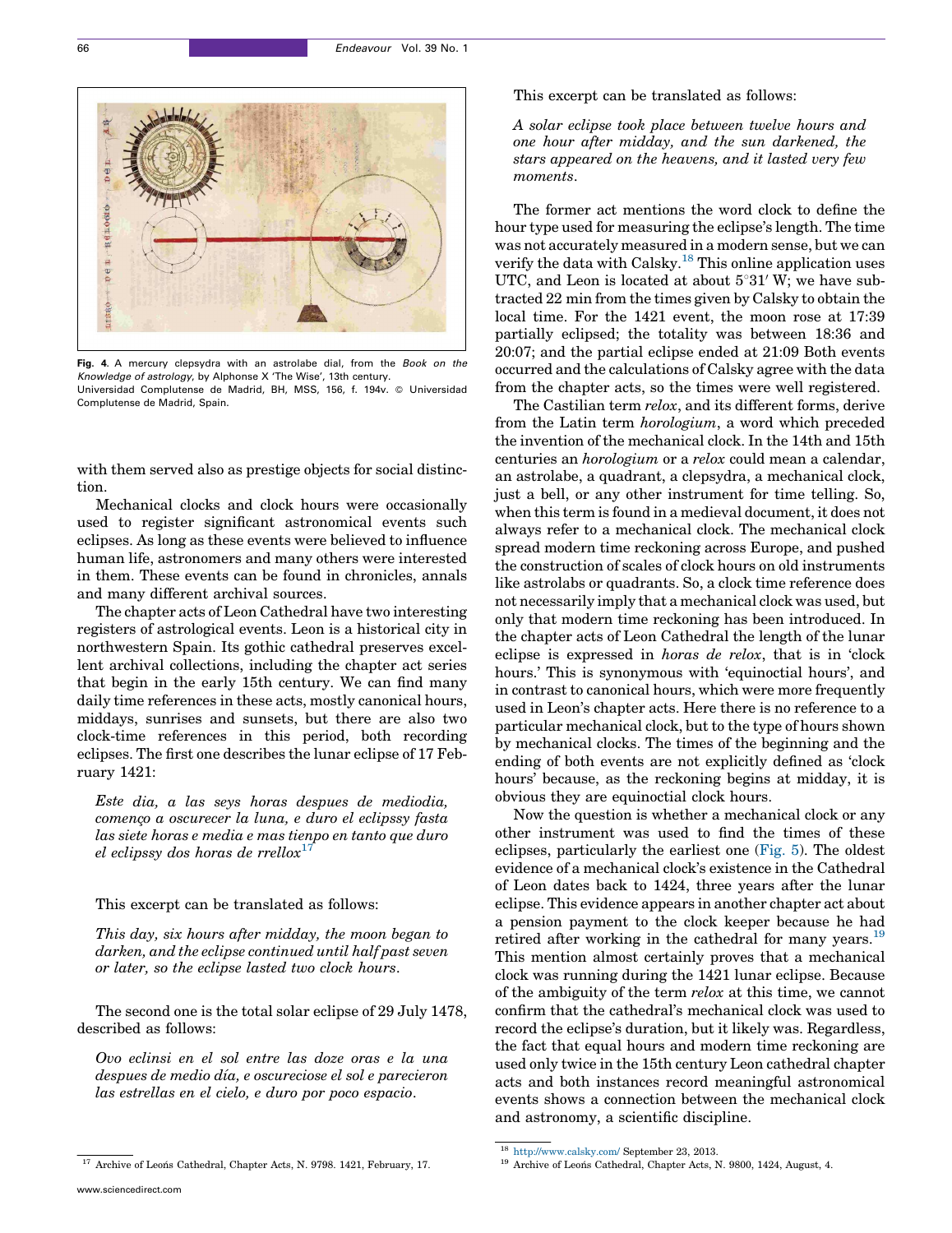<span id="page-4-0"></span>

Fig. 5. The clock tower of the Leon Cathedral, Spain, 15th century. © Víctor Pérez Álvarez.

Similar uses of clock time can be found in other chronicles or annals, for example, in the Anales de Garci Sanchez, written in Seville after 1469, the final record-year of this registry.<sup>20</sup> The author worked for Seville's city council, and his presence is recorded there in November  $1443<sup>21</sup>$  The Anales explored a wide range of issues, mostly relating to Seville, but some episodes occured in Cuenca and different Castilian locales (for those relating to the king). Some facts were accurately dated with the full date and the time in clock hours—and sometimes in canonical hours. One chronicled event occured in 1432, and the others dated from 1453 to 1469 during the author's lifetime. There are no earlier events registered with clock hours, probably because they were not often used previously. Garci Sanchez only gave accurate dates with hours for meteorological, astrological and political events. Three astrological events were lunar eclipses, but only the first eclipse record included its start and end in clock hours:

Sabado en la noche, 3 dias de septiembre, a hora de las ocho, an˜ ode 1457, hizo grande eclipse laluna, y se torno fasta la mitad muy negra, y de la otra mitad como ha de estar.Ya las diez horas de la noche torno a esclarecerse,  $y a las doce horas de la dicha noche esclareció toda; y$  $a$ nsy estuvo eclipsada quatro horas. $^{\rm 22}$ 

## This excerpt can be translated as follows:

Saturday night, the 3rd day of September, at the eighth hour, the year 1457, there was a great lunar eclipse, and one half of the moon became very dark and the other half as she has been. And at the tenth hour of the night she began to be illuminated and at the twelfth hour of the night she became completely illuminated; she was thus eclipsed for four hours.

According to Calsky, the eclipse occurred between 20:00 and 23:30, and the totality occurred between 21:04 and 22:15 in local time. Once again, these Calsky data confirm that the eclipse occurred and was correctly measured within the reliability range for that time. Only the description of the eclipse type seems incorrect here; according to Calsky, it was a total eclipse, but Garci Sanchez suggests it was partial. Just the hour length is noted in the other two lunar eclipse records. In these Anales, clock time is used to date other facts, for example, to register a crown prince's birth:

Miercoles a la una hora despues de la medianoche, 15 dias de noviembre deste año de 1453, nascio el infante don Alfonso. . .

This excerpt can be translated as follows:

Wednesday at one hour after midnight, 15 days into November of this year of 1453, the prince don Alfonso was born. . .

It was very common to make note of the birth hour of future kings, at least in the 15th century. The interest in accurately knowing the birth moment can be potentially explained by the desire to generate his horoscope, but this record also possibly suggests the widespread use of the mechanical clock and modern time consciousness. Garci Sanchez makes note of his coronation ceremony fourteen years later at one o'clock at night, his birth hour, probably to emphasize the ceremony's legality.

## Conclusions

From its earliest moments, the mechanical clock has been a prestige object. It was a self-moving machine that captured people's attention in the 14th and 15th centuries. Clocks were very unusual and so expensive that only wealthy institutions and affluent people could afford them. As a time-telling instrument, they played increasingly important roles in the organization of urban daily life and in activity coordination. At the same time that it was becoming a common urban accessory, the clock was gradually used to institute time regulations. The clock determined the opening and closing of markets and city doors, the summons to city council, deadlines for auctions, and so on.

Europe's introduction of the mechanical clock is a complex issue, and the historiography has explored these roles in a way that often undervalues or even denies its relationship to science. From our perspective, systematically and accurately measuring every quantifiable parameter to their smallest possible units or finest degrees is an exemplar of scientific practice. Thus, when we know that

 $^{20}$  J.M. Carriazo: 'Anales de Garci Sánchez, jurado de Sevilla', in Anales de la Universidad Hispalense, 14 (1953), p. 3–63.

J.M. Carrizao: 'El Apéndice, referido a Cuenca, de los «Anales de Garci Sánchez, jurado de Sevilla»', in En la España Medieval, 1 (1980), p. 60.

 $22$  J.M. Carriazo: 'Anales de Garci Sánchez, jurado de Sevilla', in Anales de la Universidad Hispalense, 14 (1953), p. 176.